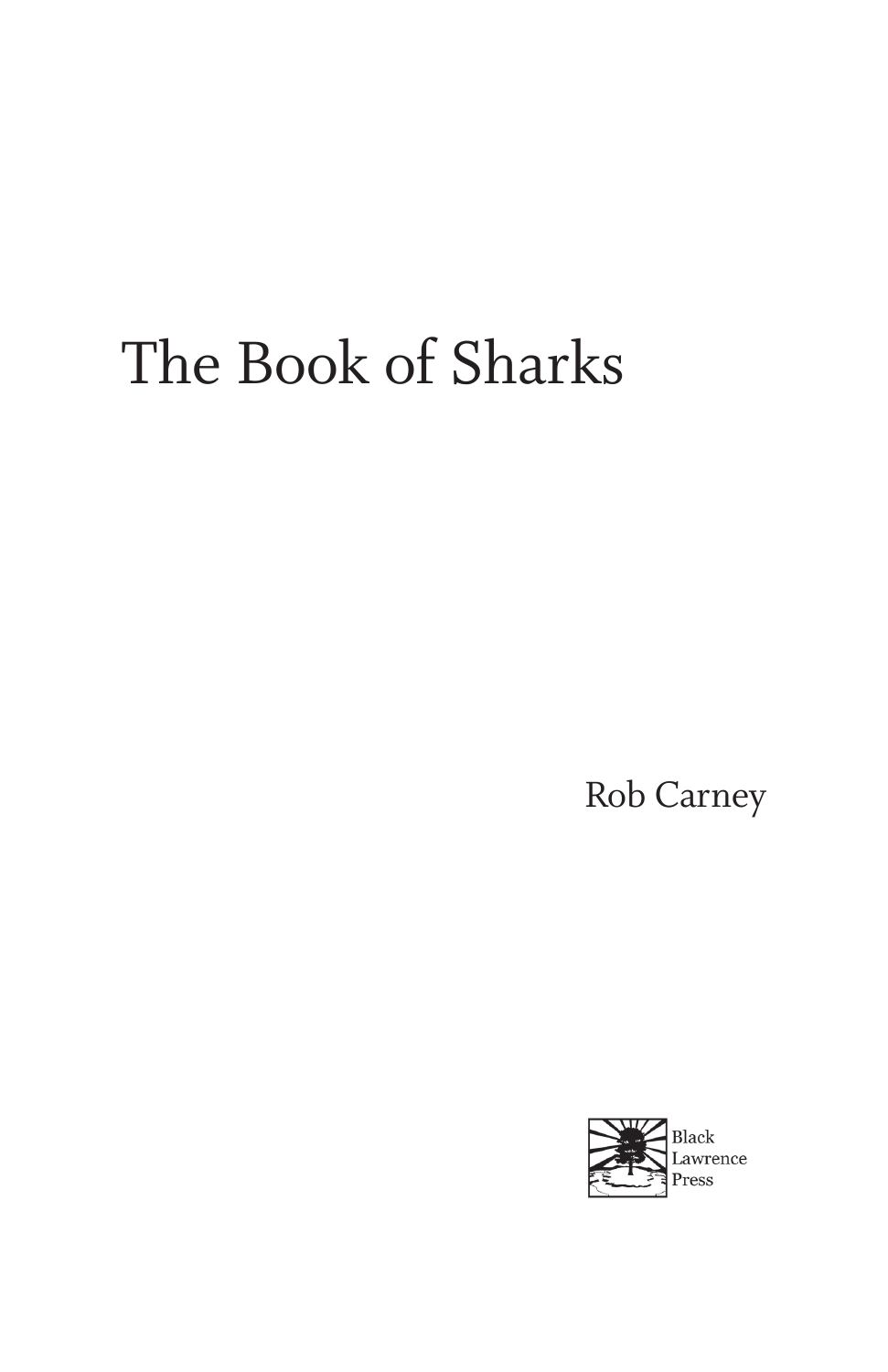

www.blacklawrence.com

Executive Editor: Diane Goettel Book and Cover Design: Amy Freels Cover Art: "Wave VI" by Kazaan Viveiros

Copyright © 2018 Rob Carney ISBN: 978-1-62557-801-3

All rights reserved. Except for brief quotations in critical articles or reviews, no part of this book may be reproduced in any manner without prior written permission from the publisher: editors@blacklawrencepress.com

Published 2018 by Black Lawrence Press. Printed in the United States.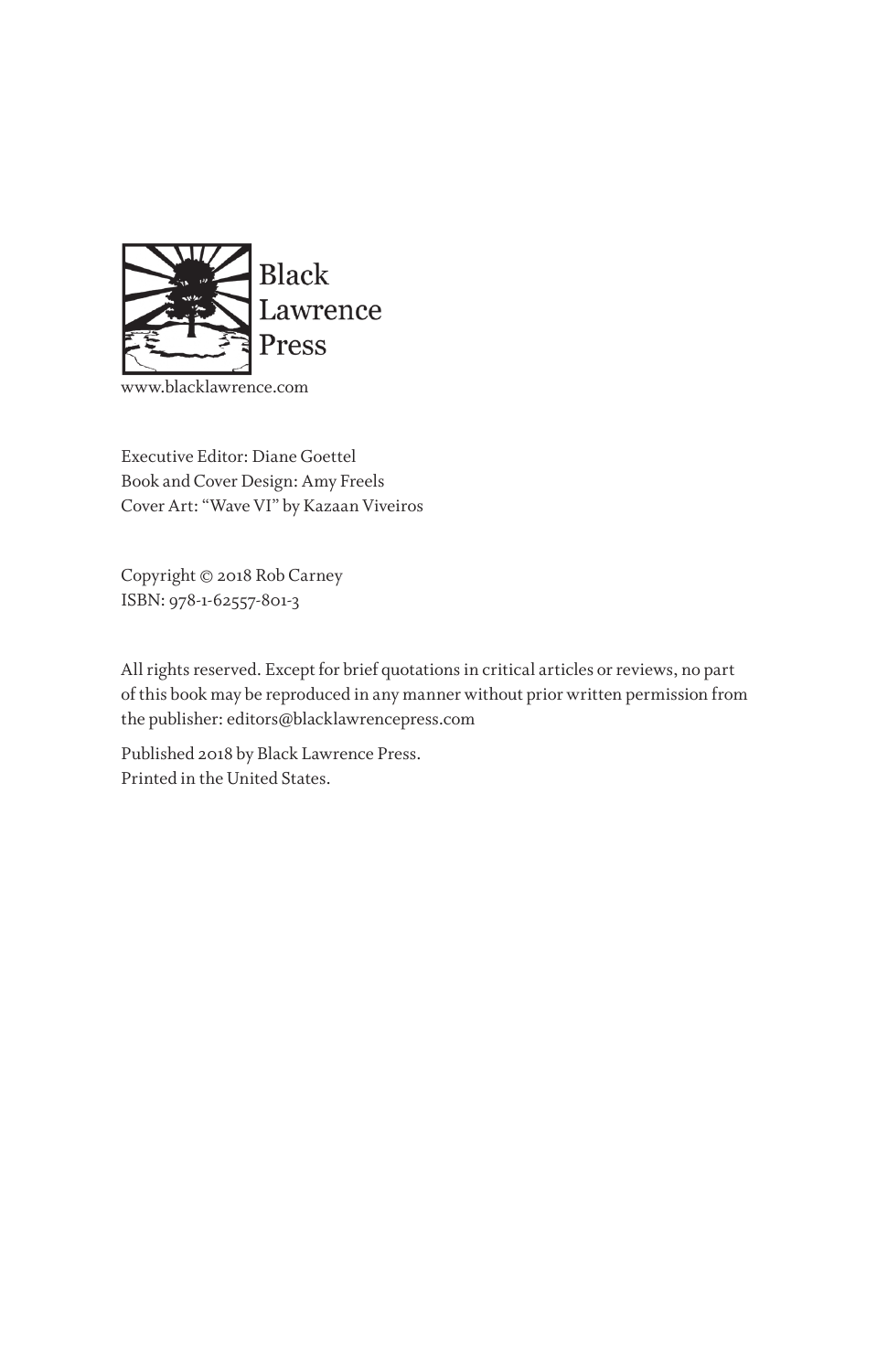## Contents

#### **ORIGINS**

| [Before mountains rose from the water]                       | 3 |
|--------------------------------------------------------------|---|
| [The oldest carving, though it's yet to be discovered,]      | 4 |
| [Some say sharks are the ocean's anger at the sun]           | 5 |
| [The best explanation I know was offered by a boy.]          | 6 |
| [Divers know sharks share the water,]                        | 7 |
| [Given their name, it should be obvious:]                    | 8 |
| [There is no body called Carcharias we point to in the sky.] | Q |

#### GATHERING

| ["What do you do for a living?" is a complicated question] | 13 |
|------------------------------------------------------------|----|
| [Some say sharks are the ocean's anger at us]              | 14 |
| [Others focus on a different idea]                         | 15 |
| [In the oldest story we know of, sharks came first:]       | 16 |
| [The best understanding I've heard was offered by a boy.]  | 17 |
| [Given their name, it should be obvious]                   | 18 |
| [I'm a gatherer of what's been gathered:]                  | 19 |

#### reconstructing fragments

| [The work of a shark is entirely body.]              | 23 |
|------------------------------------------------------|----|
| [Spearing a seal means seven families eat]           | 24 |
| [There must have been keepers of knowledge once]     | 25 |
| [The man with jaws in his window is the most afraid] | 26 |
| [These long-ago scribes would have understood]       | 27 |
| [Catch a shark in your net, you have to kill it,]    | 28 |
| [There must have been a Council of Scribes once]     | 29 |
|                                                      |    |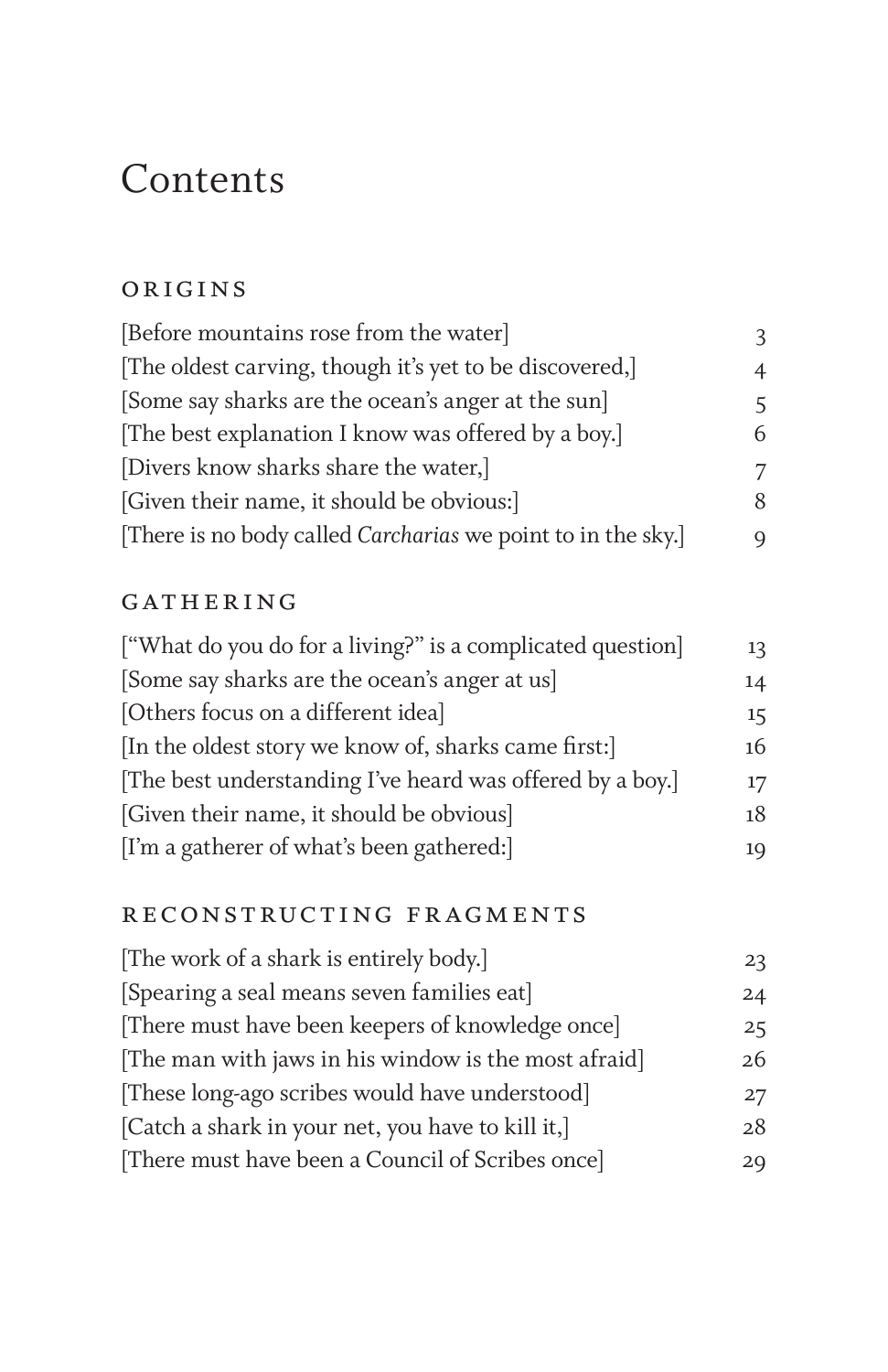#### lessons

| [Before mountains rose from the ocean]                       | 33 |
|--------------------------------------------------------------|----|
| [Some say sharks are the ocean's blueprint for tools,]       | 34 |
| In the story once told to warn children, sharks were         |    |
| a curse                                                      | 35 |
| [A blacktip, of course, has black-tipped fins,]              | 37 |
| [The best explanation I know was offered by a boy.]          | 38 |
| [Wear charms. Try remedies.]                                 | 40 |
| [There is no body called Carcharias we look for in the sky.] | 41 |

#### bones

| [The cousin of a shark is a manta ray;]             | 45 |
|-----------------------------------------------------|----|
| [In a story seldom remembered, sharks were ghosts]  | 46 |
| [Under the first full moon of summer,]              | 47 |
| [We have one such anchor on display in the museum,] | 48 |
| [and they're wrong about the skeletons,]            | 49 |
| [Spearing a shark means seven days of work-]        | 50 |
| [The edge of the sea is a teacher-]                 | 51 |

#### bonds

| 55. |
|-----|
| 56  |
| 57  |
| 58  |
| 59  |
| 60  |
| 61  |
|     |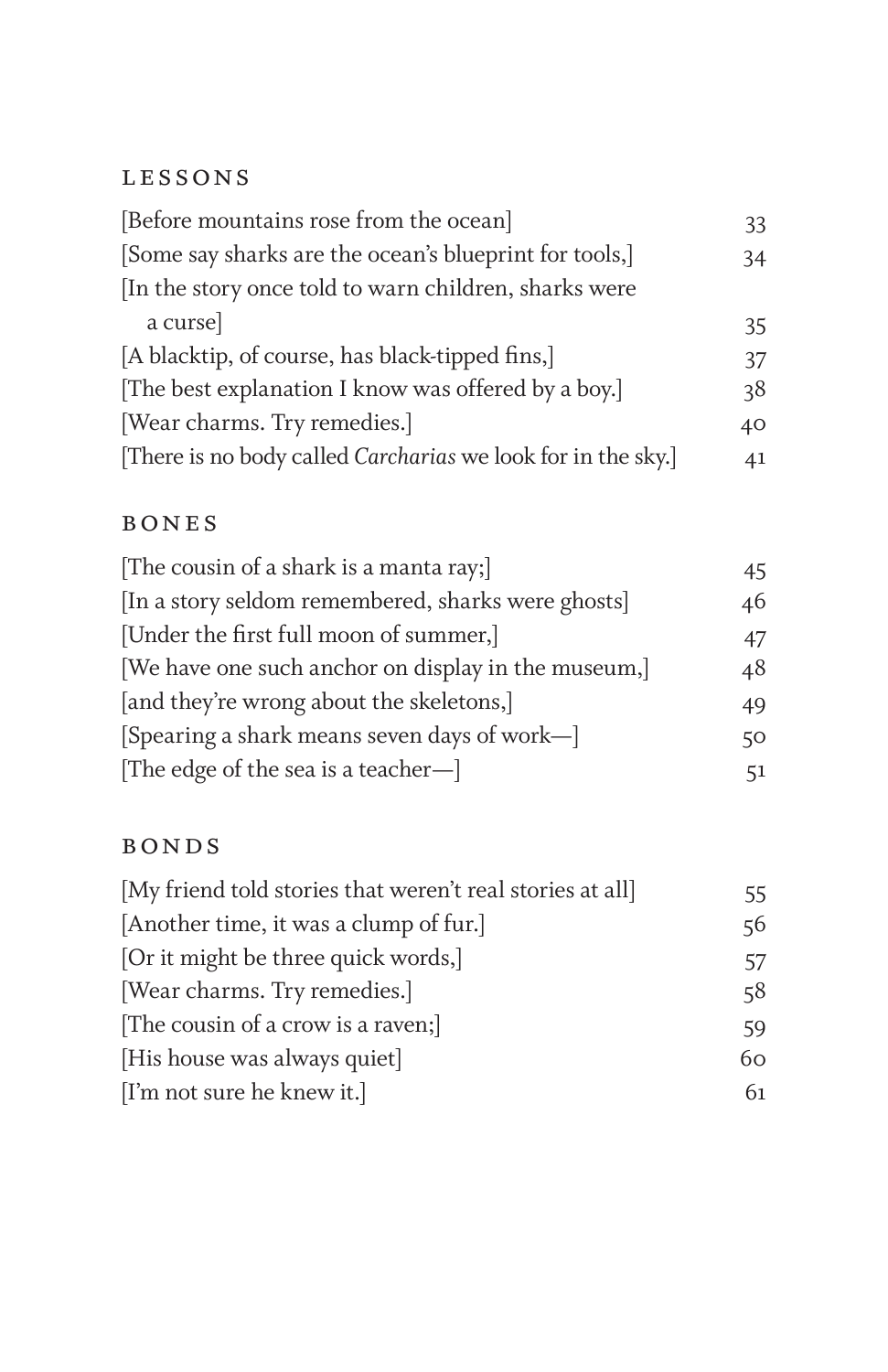### **TIDES**

| [The work of a shark is entirely body.]           | 65 |
|---------------------------------------------------|----|
| [When stars are gathered in a pattern,]           | 66 |
| [Most of us call the Big Dipper by its name.]     | 67 |
| [By the sky's count, the land has seven seasons:] | 68 |
| [A shark feels movement in the water-Seal-]       | 69 |
| [When his mom died, her photographs passed to     |    |
| my friend;                                        | 70 |
| [I'm a gatherer of what's been gathered:]         | 71 |
|                                                   |    |

Acknowledgements 73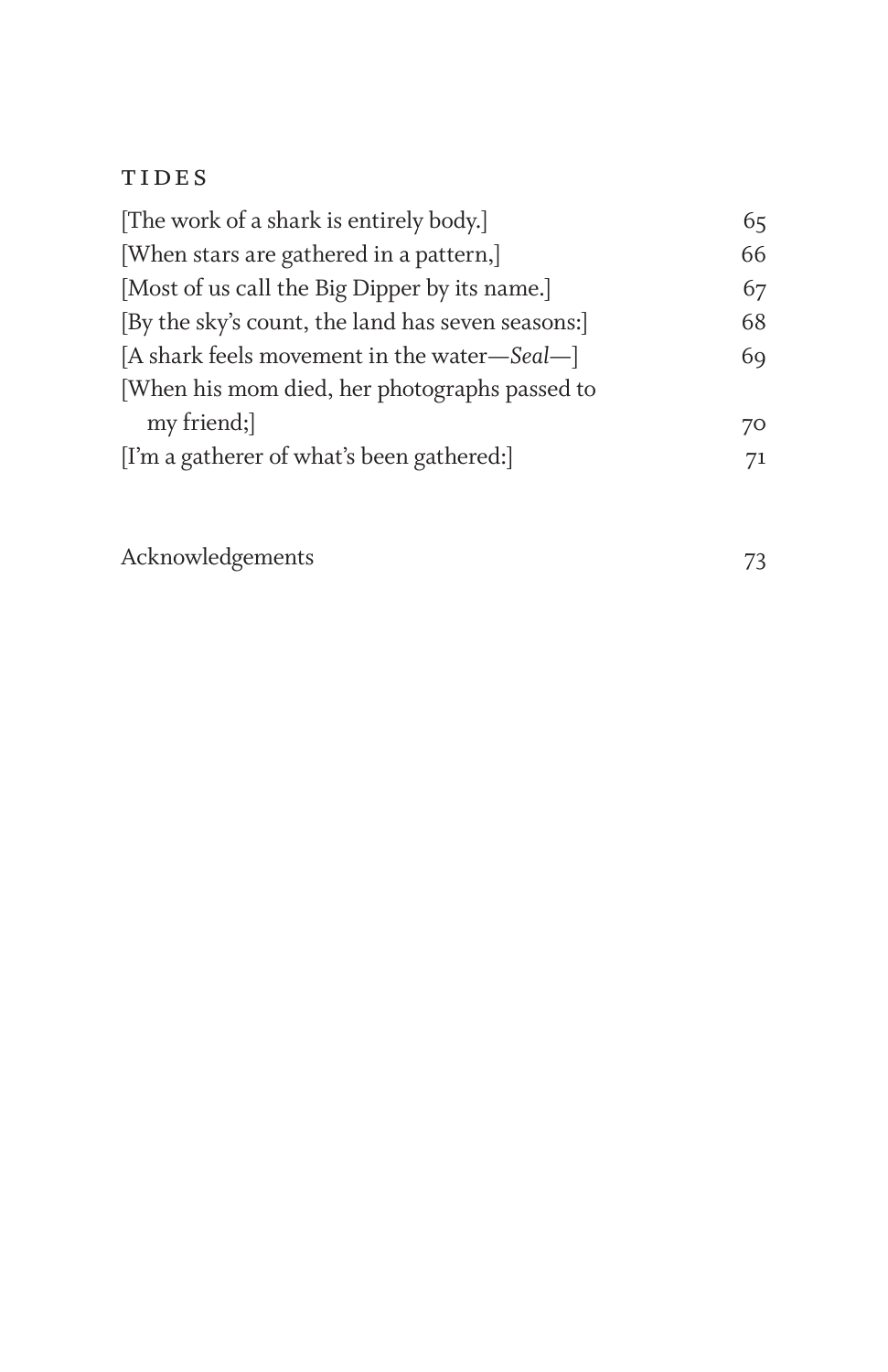### **ORIGINS**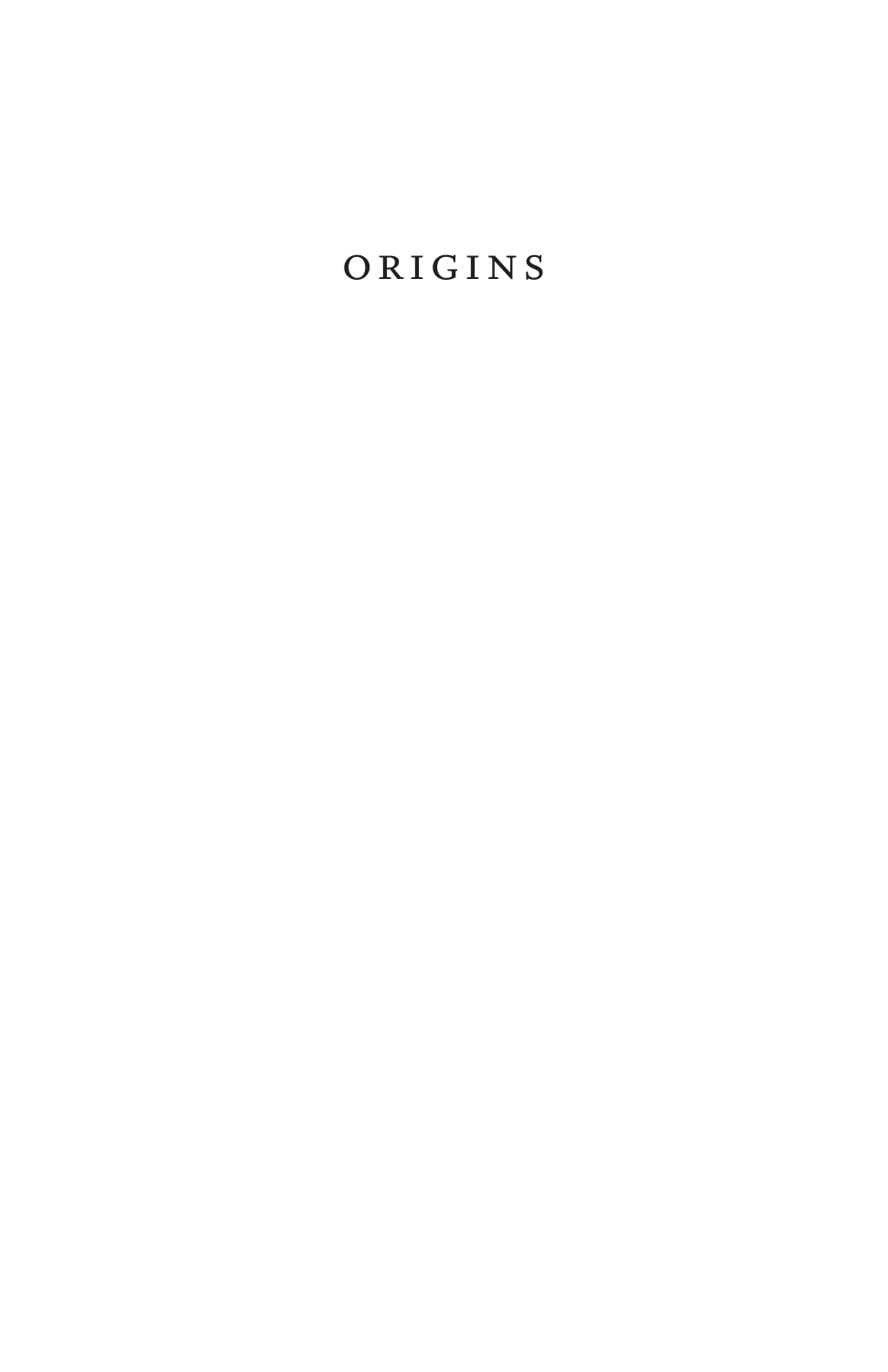Before mountains rose from the water and waves ground cliffs into sand,

before rocks rolled down to the shore and became the first seals,

before that long-ago morning when a cloud gave birth to seagulls—

white and gray like their mother, riding the wind—

before storms taught Thunder to waterfalls and the moon taught Quiet to the snow,

before people and questions and the names of constellations

there were sharks, a gliding answer orbiting below...

their eyes like pieces of the night brought nearer, their teeth indifferent as the stars,

their purpose the same as the ocean's purpose: to move, to arrive, to be full.

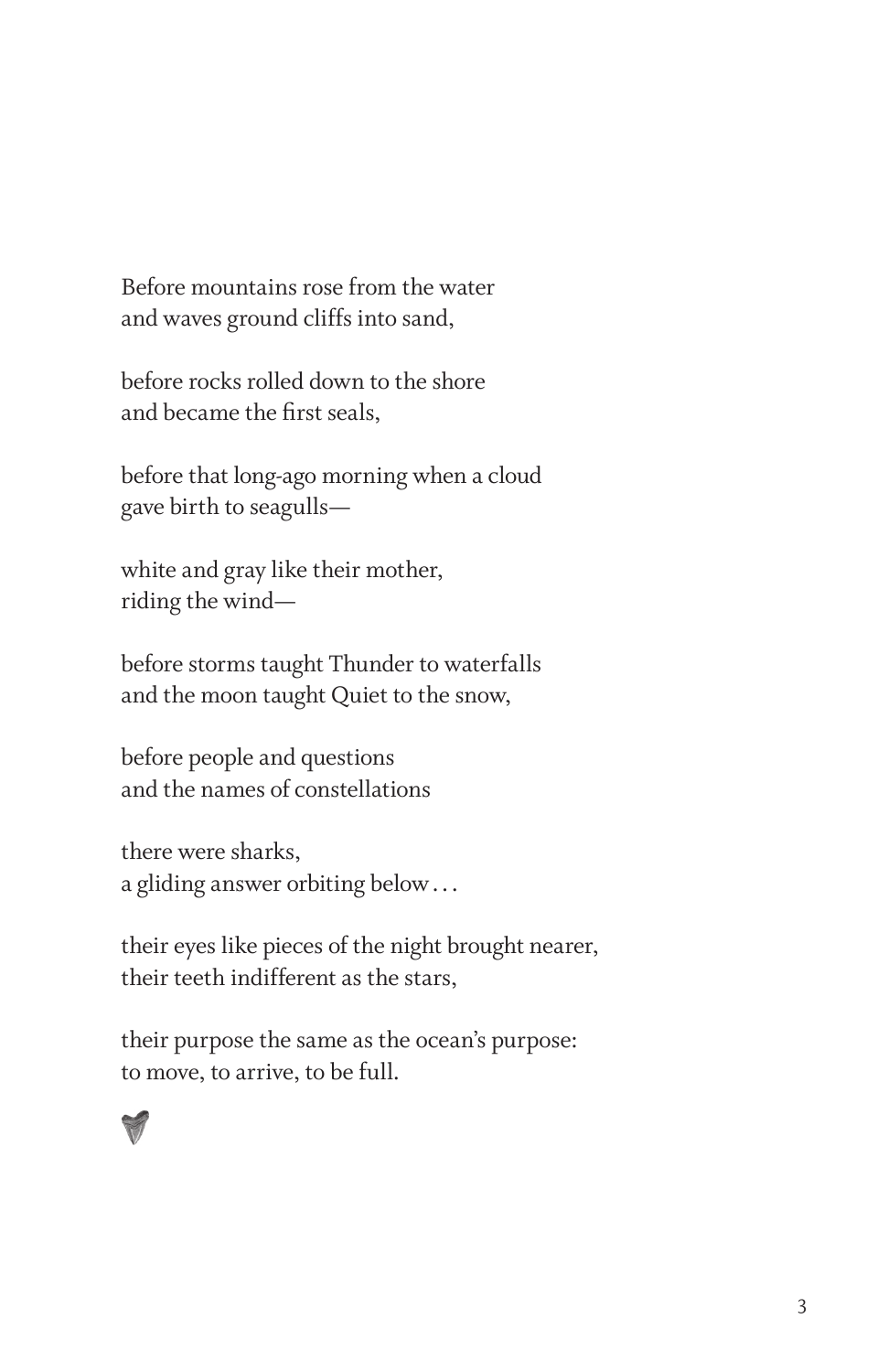The oldest carving, though it's yet to be discovered, is a shark.

Their teeth could be spear points. Their teeth could be tools.

After bringing back salmon from the river mouth, after cutting the hide from a seal—

that hide meaning boots through the winter, a blanket—

somebody stopped to give thanks, or hoped to turn stone into luck,

or saw lightning carving the sky, or fashioned an image of the ocean out of love,

out of wanting to please someone. With a shark's tooth, he shaped the unknowable

into something she could hold, some proof as sleepless as sharks, abundant as rocks.

And death came fast enough then that such love probably lasted

at least as long as gratitude lasted, and longer than good luck.

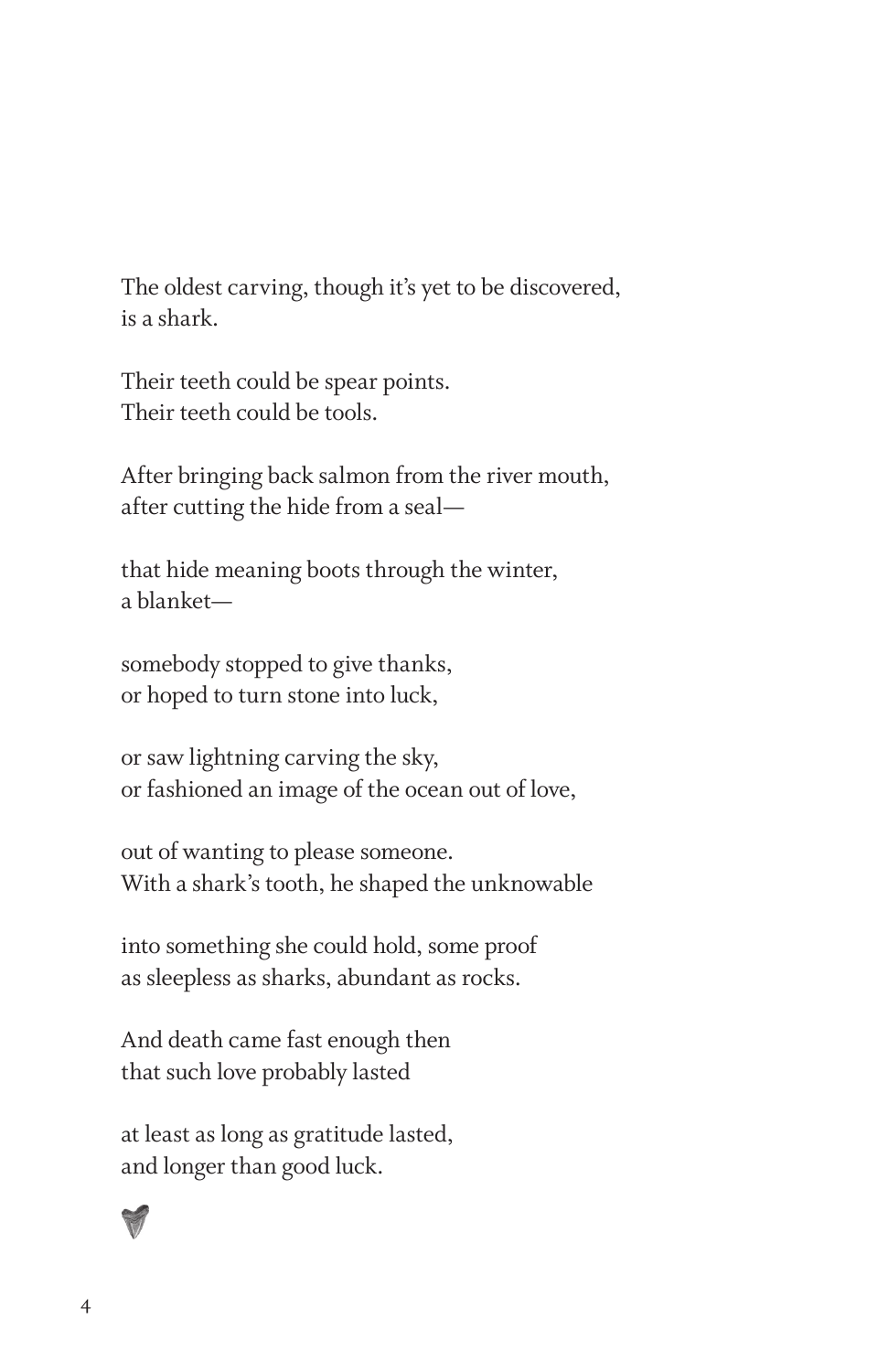Some say sharks are the ocean's anger at the sun for keeping it caught on a line, on a hook

it can't remember biting, so all its swimming is an endless

circling back. In their story, the sun is a fisherman,

and the center of the sky is a boat, and sharks shot forth

from all sudden directions to attack; they'll take anything close enough.

Most who hold to this version are collectors, combing the shoreline for teeth

or finding them in tide pools by turning over crabs.

You'll know them in town by their necklaces and the jagged bracelets they wear,

by the way they won't enter the ocean. None of them think their measured streets are nets.

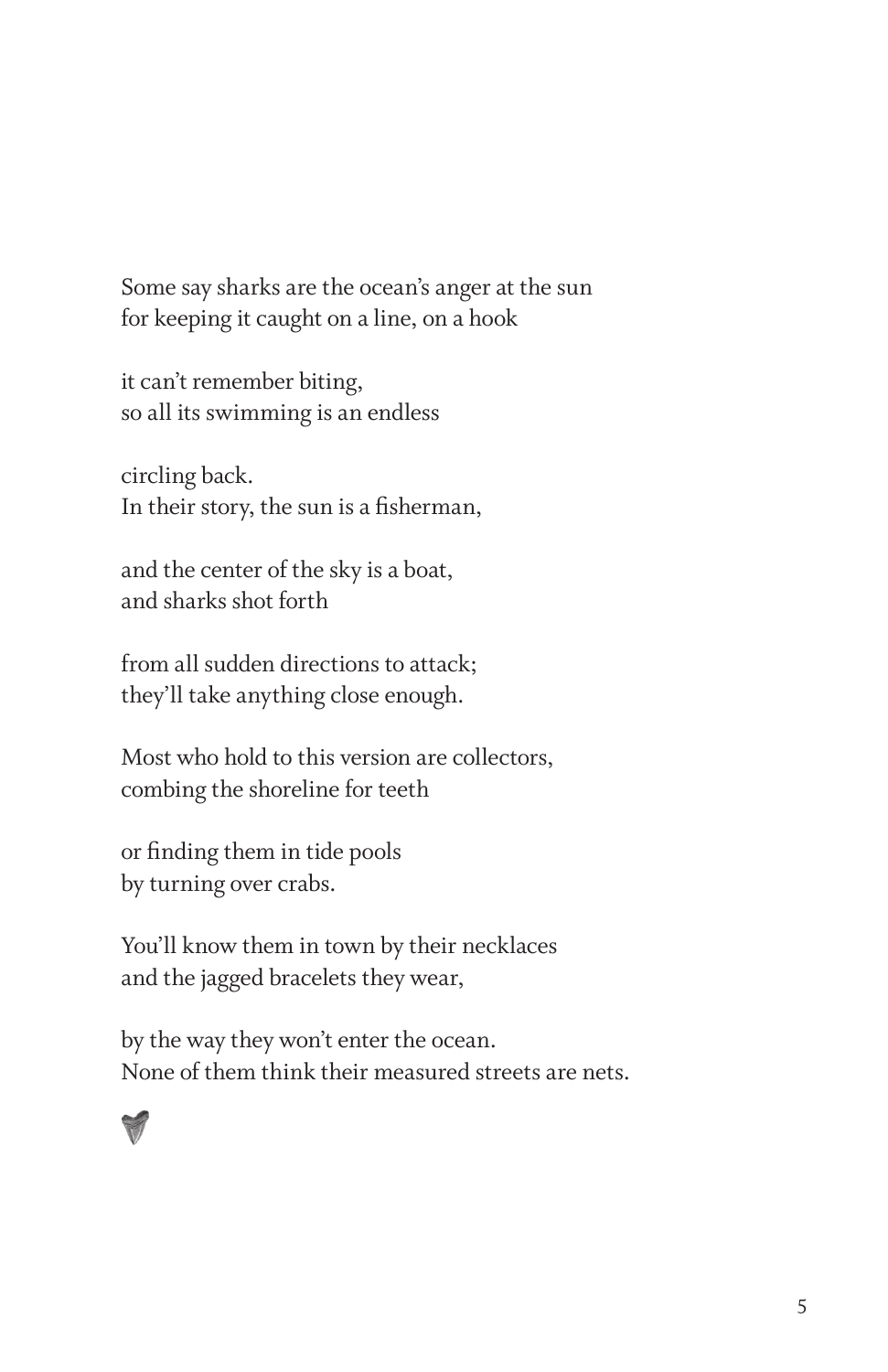The best explanation I know was offered by a boy. His father had died, and his mother couldn't hear.

He said, "Sharks are the ocean's way of talking. Like talking with your hands."

I was just a boy then too. We were levering boulders

off the cliff point, watching each splash with satisfaction:

higher than the surf, spraying halfway back to us.

He said, "Sometimes we just ignore the ocean, but no one ignores a dorsal fin."

He walked ahead, and I followed him

to a boulder too big for us to see around. "If my dad were alive," he said, "he could push this in."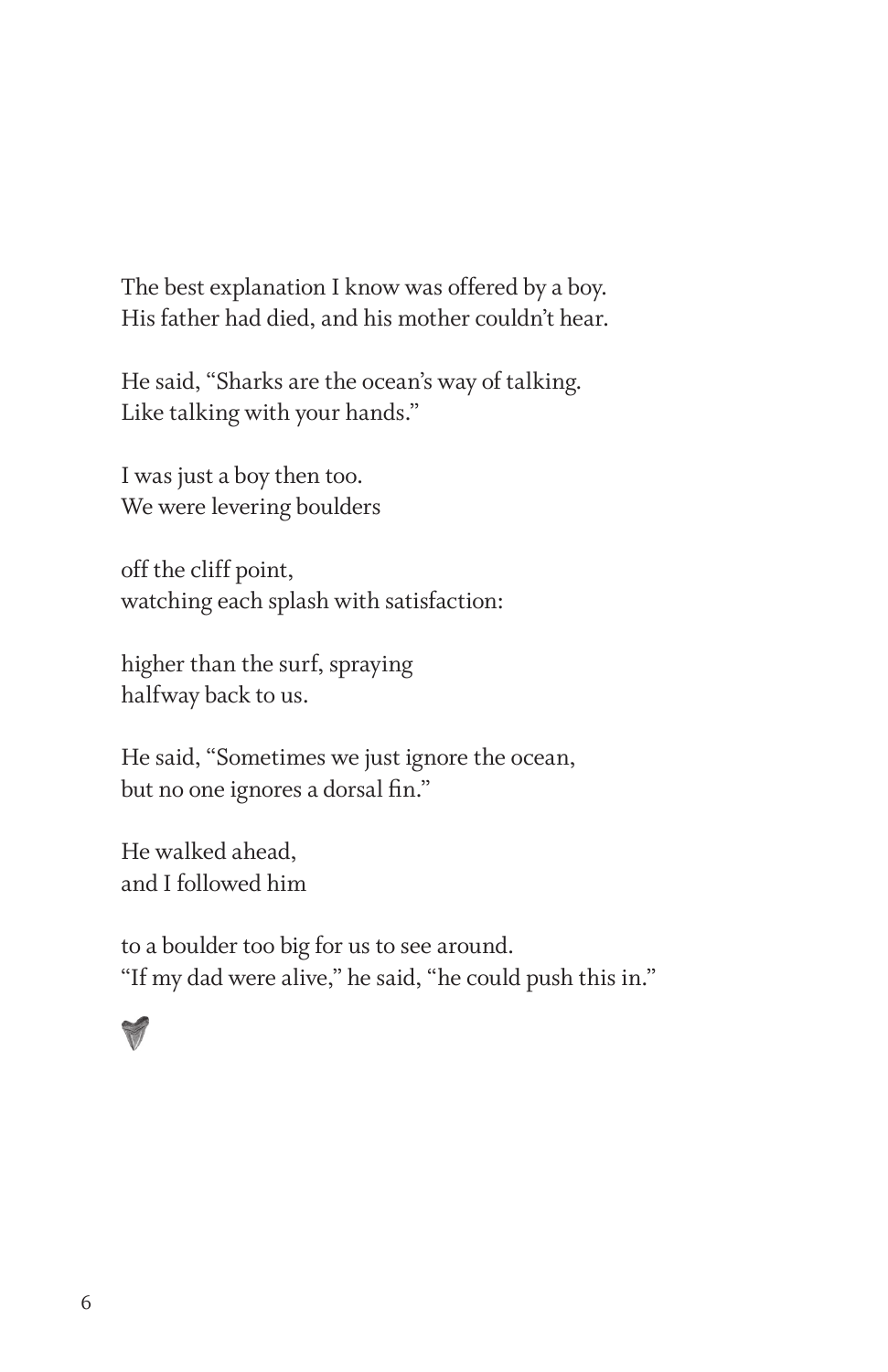Divers know sharks share the water, but they dive.

It's as close as they'll ever come to flying, and the currents below are more likely to grab

and pull down. The rest of us watch.

We wonder, *How can they do that, step out onto that final edge*

*then leap and just keep dropping?*

Back in town, they seem ordinary except for the difference in their eyes—

looking under the surface of everything for rocks, reading each wave of conversation—

some difference ...horizon... an *apartness* in their eyes.

Like it isn't sharks they watch out for. Like it's people who normally attack.

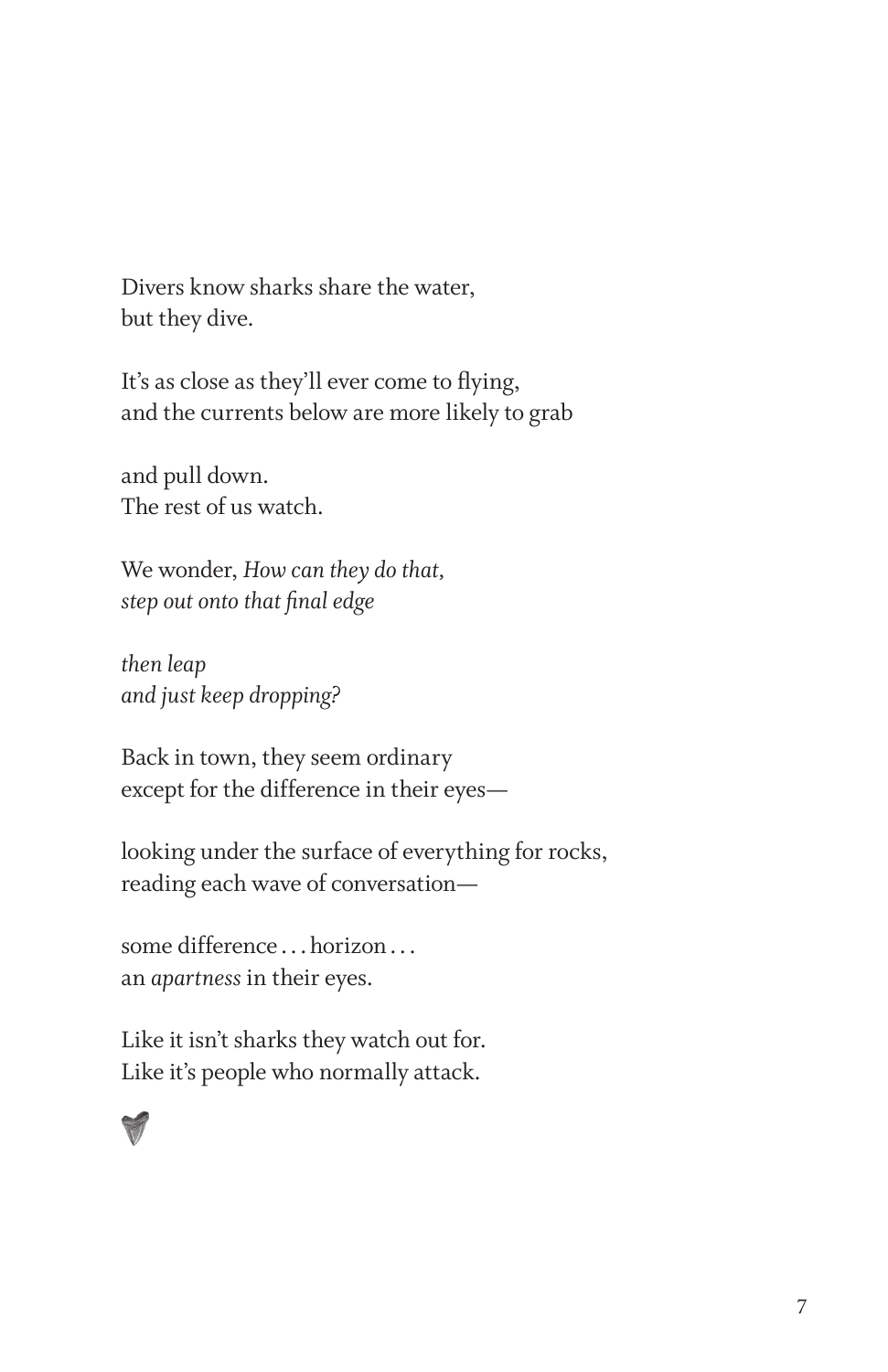Given their name, it should be obvious: Blue sharks are blue ...

even more than you'd think, though. I've seen one rise to the surface, just appear

alongside the boat, its long nose out of the water, its eye watching me.

It was June. Summer. The glacier was calving into icebergs.

The wind had cold spots and warm spots. The water had a shark—

only four feet long, I'd guess, and skinny as a cat, but that shark was the bluest thing I'm ever going to see.